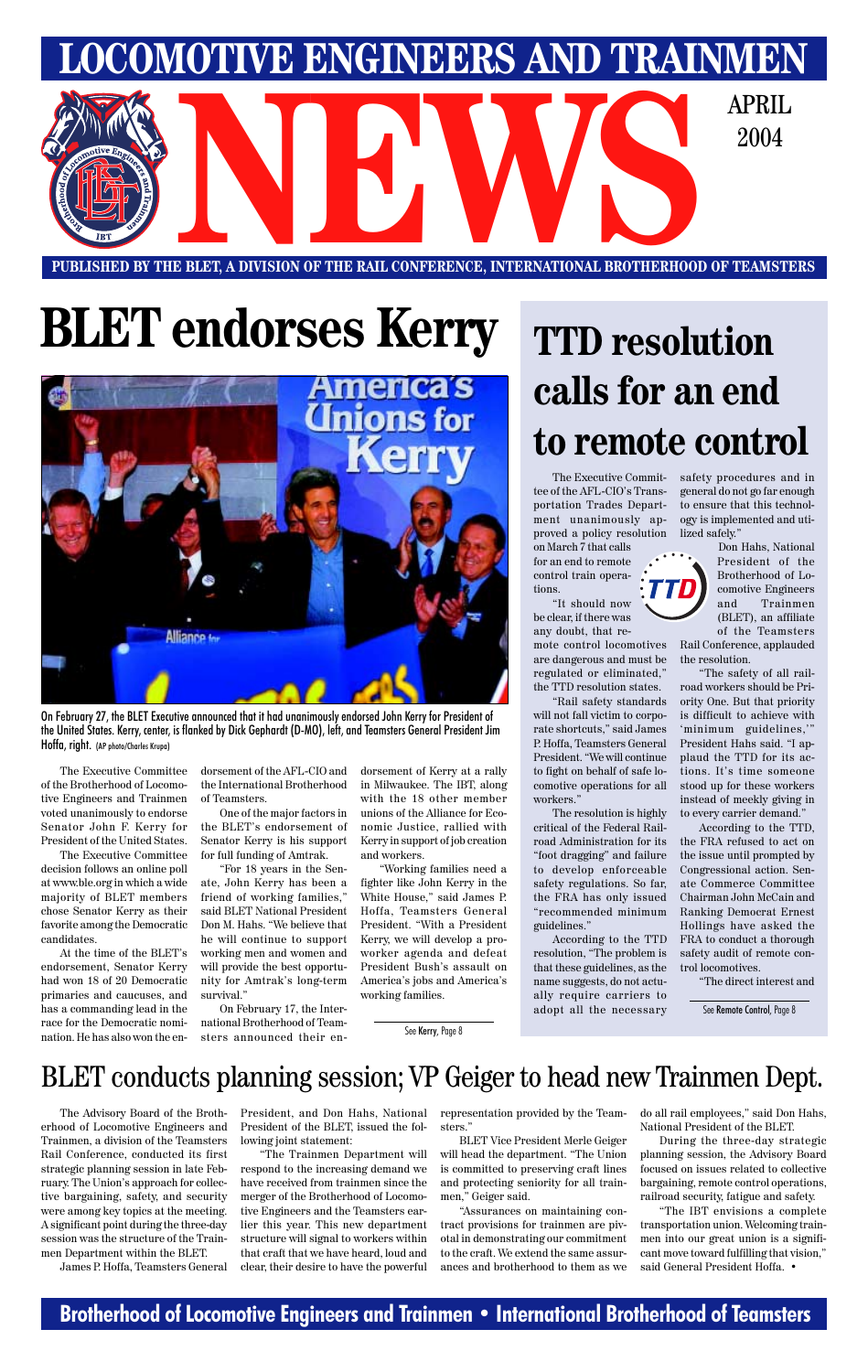Two members of the Brotherhood of Locomotive Engineers and Trainmen were killed in an accident on Saturday, February 21.

Engineer Anthony C. Rodella, 57, and conductor Jeffrey S. Bohler, 32, were killed in the collision of two Union Pacific freight trains in Carrizozo, N.M. Rodella and Bohler were both members of BLET Division 192 in El Paso, Texas. Brother Rodella joined the BLET in 1974 and Brother Bohler became a member in 2003.

The National Transportation Safety Board launched an investigation of the accident, assisted by the BLET Safety Task Force.

Rodella and Bohler's empty auto-rack train was en route from Mira Loma, Calif., to Kansas when it collided with a train carrying grain headed from Kansas to El Paso.

On behalf of the 30,000 men and women of the Brotherhood of Locomotive Engineers and Trainmen, BLET National President Don M. Hahs sent his deepest condolences to the Rodella and Bohler families. President Hahs has ordered the BLET flag to be flown at half-staff over the BLET's Cleveland headquarters in honor of the two brothers.

"I am deeply saddened by the deaths of Brother Rodella and Brother Bohler," said President Hahs. "The deaths of their fellow workers impact the hearts and minds of all railroad workers, and I know that I speak for all the BLET members when I send my sympathies to these families."

The BLET Safety Task Force was established for the purpose of participating in accident investigations conducted by the NTSB with the goal of contributing to both the accident cause-finding phase, and the safety recommendation phase from the view point of locomotive engineers and trainmen.

Twelve members of the BLET have been killed in on-the-job accidents since 1999.

### IN THE LINE OF DUTY **Anthony C. Rodella, Jeffrey S. Bohler**

# **A special thank you to Carrizozo, N.M., from the BLET**

The entire community of Carrizozo, N.M., came together during the aftermath the tragic train accident that occurred in Carrizozo on February 21.

During that time, the Carrizozo Heritage Museum selflessly opened its doors allowed its facility to serve as the Command Center for dedicated crews who worked so long and diligently in the aftermath of the terrible accident.

The Museum generously stayed open the entire time, providing shelter for all the crews, emergency workers, investigators, and everyone else involved in the accident cleanup and investigation. Local businesses also put forth special efforts to make food and drinks available to the crews.

The GTW's main line between Port Huron, Mich., and Chicago is a key link in CN's corridor between the U.S. Midwest, Ontario, Quebec and the Maritimes. •

On behalf of the men and women of the Brotherhood of Locomotive Engineers and Trainmen, BLET National President Don M. Hahs offered his sincere appreciation and thanks to everyone in the Carrizozo community, especially the Carrizozo Heritage Museum, for their generous support, assistance and cooperation.

Special recognition and thanks go out to the following:

**Carrizozo Heritage Museum** Roland & Vera Caster Ray & Diane Dean Van Shamblin

Rene Burton Ann Buffington Don & Barbara Culbertson Cynthia Culbertson Tyler Shropshire Dick Bryant Dorothy Forsythe Polly Chavez

**Carrizozo Joe's** Joe & Karla Organist

**Four Winds Restaurant** Chris and Di

**Pizzazozo** Fran Altieri Theresa Cleary Monica Wheeler Barbara Ward

Dean & Nancy Lollar Gail & Bill Yates John & Star Ducharme (Vaughn, N.M.) Snooks & Anny McDaniel Mozelle Harkey **Sturges Market Carrizozo Texaco Carrizozo Allsups** Priscilla Mitchell Mary Miglionico Chris Dugger Angelo & Ruby Vega •

CN and the Brotherhood of Locomotive Engineers and Trainmen (BLET) announced the ratification of a new labor agreement by BLET members

on the railroad's former Grand Trunk Western (GTW) territory in the United States.

mileage- and rule-based wage systems dating back to the steam locomotive era, this agreement, effective Feb. 9, 2004, provides hourly wages, job guarantees and more flexible work rules for 250 current BLET members on the GTW through Aug. 31, 2005. E. Hunter Harrison, president and chief executive officer of CN, said: "Our innovative, hourly-rated labor contracts for train and engine employees will make CN a more efficient, customer-focused railroad, while providing employees increased pay, job security and a better balance between work and home lives.

In contrast with traditional breakthrough agreement. Chairman John Karakian for negotiating the

"To date, CN has secured hourly-rated labor agreements in the United States covering 1,930 T&E personnel – almost 85 per cent of this employee population."

> BLET National President Don M. Hahs recognized the efforts of BLET Vice President Paul T. Sorrow and General

"The BLET, which recently merged with the International Brotherhood of Teamsters, is at the forefront of negotiating groundbreaking labor agreements that boost the quality of life of our membership while, at the same time, increasing their levels of pay," President Hahs said. "More than 61 percent of our membership at GTW voted in favor of this contract, which is a testament to the hard work and dedication of Paul Sorrow and John Karakian."

### BLET members on CN's former GTW territory ratify new contract

### **UP remote control wreck in Texas highlights need for enforceable regulations**

Don Hahs, National President of the Brotherhood of Locomotive Engineers and Trainmen, issued the following statement in response to a remote control accident in Arlington, Texas, on March 11.

"On March 19, an article about a remote control train wreck appeared in the Fort Worth Star Telegram.

"An eyewitness told the paper that a Union Pacific remote control locomotive in Arlington, Texas, repeatedly backed up and rammed into an Auto Rack train until it derailed into the path of an oncoming freight train. In the article, a Union Pacific Railroad spokesman stated that the remote control operator was out of position to see the cars he was hitting.

"In the same article, a spokesman for the Union Pacific told the *Star Telegram* that the railroad 'has not had a single accident where it was the fault of the technology. They would have still happened with a human engineer.'

"I seriously doubt that the accident in Arlington would have happened with a certified locomotive engineer in the cab. No engineer in his right mind would have backed up and repeatedly rammed into a standing cut of cars until it derailed.

Nor would this have happened if federal regulations had required head end protection. "On March 12, an article regarding the safety of remote control locomotives was published in the *Toledo Blade* newspaper. BLET sources told the paper that point protection is routinely ignored in every day remote control operations. Federal Railroad Administration spokesman Warren Flatau responded by telling the paper that lack of point protection 'is a serious allegation' that will be investigated.

"The incident in Arlington, Texas, proves that the BLET's 'serious allegation' is correct. It is now time for the FRA to step up to the plate. It's time to stop investigating and start regulating.

"Proper point protection is one of the 'recommended guidelines' the FRA issued for remote control operations. It is becoming abundantly clear that railroad companies are regularly ignoring this and other 'recommended guidelines.' "The railroad companies are playing a very dangerous game with remote control trains. The Auto Rack train in Arlington could very easily have been a chemical tanker. The oncoming freight train could very easily have been a high-speed passenger train. In short, the remote control wreck in Arlington could very easily have been much, much worse.

"Only enforceable federal regulations will put an end to this dangerous game." •



According to eyewitness reports, this remote control engine backed up and repeatedly rammed into an Auto Rack car three times before the Auto Rack derailed.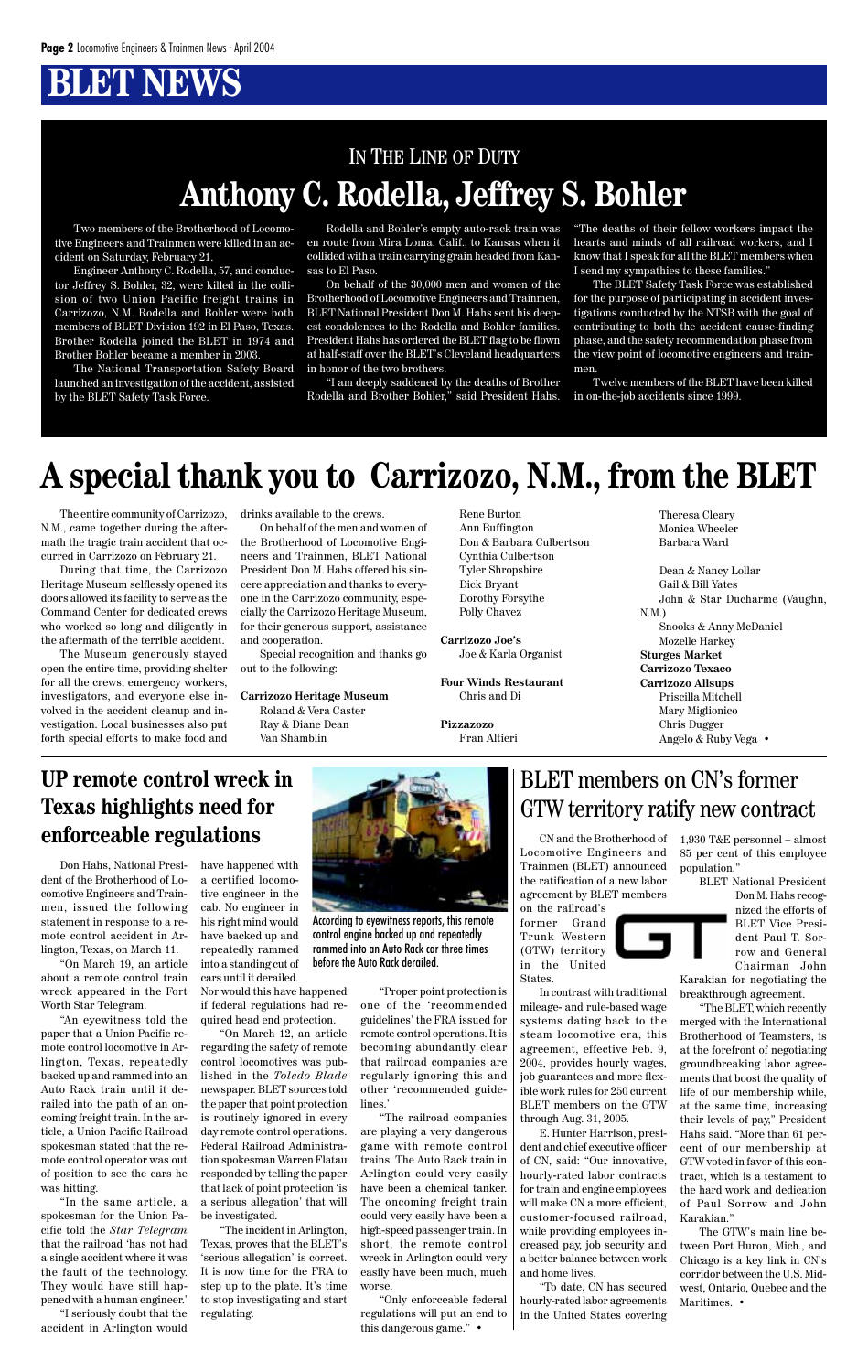The tragic March 11 terrorist attack in Madrid on commuter rail lines must serve as a wake-up call to the United States regarding railroad security.

The railroads are not only potentially dangerous to the traveling public but also to communities across the country. Our nation's railroads, the largest carriers of hazardous materials, continue to route through-shipments of highly hazardous industrial chemical cargoes, such as liquefied chlorine, through dense urban cores of even the most vulnerable and visible High Threat Target Cities.

The federal government terms such high-hazard cargoes "potential weapons of mass destruction" (WMD), and very attractive targets for terrorists. A study by the Naval Research Labs reveals that 100 people per second could die if a terrorist were to blow up a tank car full of chlorine. If that tank car were passing a crowded National Mall, 100,000 people could die in 1/2 an hour.

Despite FBI warnings indicating that our nation's railroads could be likely targets for terrorism, the Bush administration has left rail security up to their friends in private industry to adopt voluntary security measures. (Several high-ranking administration officials come from the rail industry including Vice President Dick Cheney, who served on the board of directors of Union Pacific Railroad until accepting the Vice Presidency.)

The rail corporations, left to their own initiatives, have implemented potentially dangerous cost-cutting measures that have taken trained professionals off of locomotives, created a fatigue crisis among rail workers, and inadequately addressed infrastructure maintenance, rail yard access and other matters of concern to rail workers and the public.

"Since 9/11, the United States has taken swift action to standardize heightened security measures throughout our nation's airports and airlines, but has left our nation's railroads virtually untouched," said James P. Hoffa, Teamsters General President.

A 2003 Government Accounting Office (GAO) report concluded that it is unclear as to whether or not the rail company's own initiatives have effectively deterred terrorism because there are no federal standards.

"We have tried repeatedly to warn the public and the rail corporations about the potential dangers on the rails," said Don Hahs, National President of the Brotherhood of Locomotive Engineers and Trainmen, a Division of the Teamsters' Rail Conference.

"We hope that Madrid serves as a wake up call for standardized security measures on the U.S. rail system for the sake of passengers, rail workers and the general public." •

# **Madrid terrorist attacks a wake-up call**

Hoffa, Hahs say American rail industry must improve security on passenger and freight trains

### **"We have tried repeatedly to warn the public and the rail corporations about the potential dangers on the rails."**

— BLET National President Don M. Hahs

## **Important notice from President Hahs regarding remote control locomotives**



February 12, 2004

Dear Brothers and Sisters:

The BLET is currently participating in an important research study sponsored by the Federal Railroad Administration (FRA). The research will involve the investigation of six remote control locomotive-involved incidents sometime in 2004. The study is being conducted by an independent, third party firm called Foster-Miller, Inc. They are a research organization that has conducted numerous other studies for the FRA. We are aware of the study and its methods, and support this research.

If you are contacted by a Foster-Miller employee to discuss your involvement in, or knowledge of, an incident that they have chosen to investigate, you are encouraged to be open with them and share any information you have. If Foster-Miller would like to interview you, they wish to speak with you on a one-on-one basis. They have asked us to not provide a representative from our organization to sit-in with you, in order to assure the confidentiality of the information you share. They have also assured our organization that they will not record personally identifying information (e.g., your name) with the data they collect from you. This is standard protocol to protect the identity of research participants in any study. Keep in mind that Foster-Miller is not interested in what any one individual or railroad does; they are interested in looking at the industry as a whole, in order to improve operations.

If you have any questions or concerns about this project, or your potential participation, please feel free to contact our Washington, D.C., office at (202) 624- 8776.

Should you be contacted by Foster-Miller, your cooperation is greatly appreciated.

Fraternally,

'Ank's

Don M. Hahs National President



# **BLET gets shortline organizing win at Portland & Western**

Operating employees at the Portland & Western Railroad selected the Brotherhood of Locomotive Engineers and Trainmen as their designated collective bargaining representative.

The National Mediation Board released election results on March 16 in Washington, D.C.

Nearly 60 percent of eligible voters selected the BLET, a division of the Teamsters Rail Conference, in what National President Don Hahs described as "a long, hard fought battle."

"Hopefully, this is one of many more battles that will be fought and won by the BLET," President Hahs said. "I applaud Tommy Miller, our Director of Organizing, for a job well done. I also thank our new Brothers and Sisters at the Portland & Western for choosing BLET." Brother Miller thanked all the men and women who work for the P&W, including their spouses. He also thanked Delaine Morris, Guide for the BLET's Grand International Auxiliary, for making the trip to Oregon as part of the successful organizing effort. Brother Miller also thanked Dave Tully of Teamsters Joint Council 37 in Portland for his assistance and help.

Including the Portland & Western, the BLET has successfully organized eight different shortline railroads in less than two years. These organizing victories have brought approximately 750 new members into the House of Labor.

The other shortline organizing victories include the New York & Atlantic Railway; the Great Western Railway of Colorado; St. Lawrence & Atlantic Railroad; Utah Railway; the Iowa, Chicago & Eastern Railroad; the Indiana Southern Railroad; and the Texas-Mexican Railway. The Portland & Western (P&W) is a wholly owned subsidiary of Genesee & Wyoming Inc. It operates a 444-mile regional system and services more than 135 customers. It moves more than 60,000 cars of paper, steel, grain, forest products, chemicals, aggregates, fertilizers and consumer goods. •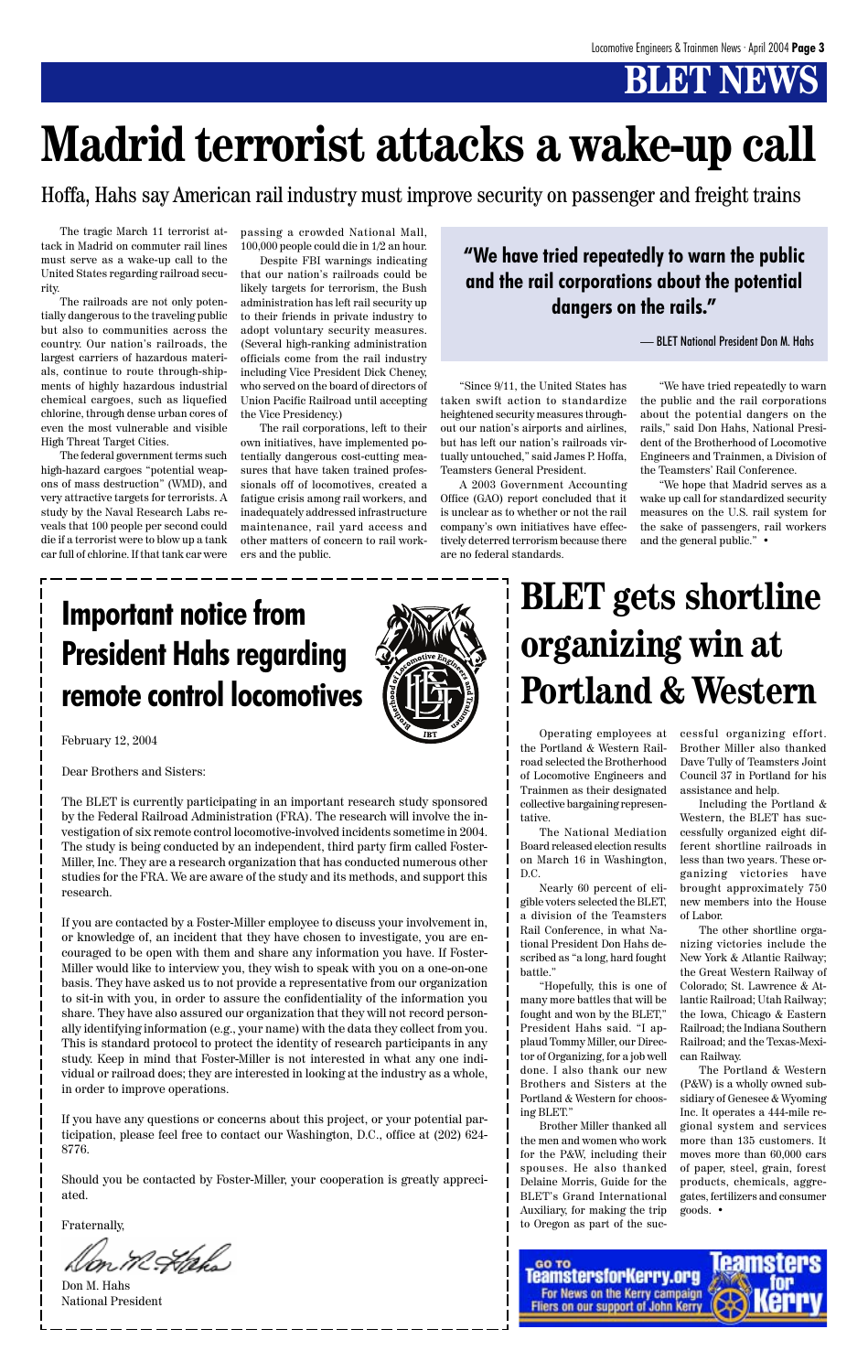As this issue of the Locomotive Engineers and Trainmen News goes to press, 50 different communities in the U.S. have passed remote control safety resolutions.

A total of 36 cities and 14 counties have enacted safety resolutions. In addition, 16 different AFL-CIO State Federations have passed similar resolutions.

All of these resolutions call upon the Federal Railroad Administration (FRA) to adopt enforceable regulations to make remote control operations safer.

The operation of remote control trains in the United States is virtually unregulated. To date, the FRA has only issued recommended guidelines and not enforceable safety regulations. Railroad companies often ignore these guidelines in the day-to-day operation of remote control trains.

Most recent to pass city resolutions are: Central City, Ill.; Carteret, N.J.; and Toledo, Ohio. The most recent county resolutions are: Roanoke County, Va.; Harris County, Texas; and Greenup, Ky.

#### **Central City, Ill.**

The Central City, Ill., resolution was enacted on December 15. The BLET's Illinois State Legislative Board Chairman C.E. Way thanked Brad Pearson, Legislative Representative of BLET Division 94 (Centralia, Ill.), and Kenneth Buchanan, President of the Central City City Council, for their work on the resolution.

#### **Carteret, N.J.**

The Borough of Carteret, N.J., passed a remote control safety resolution on February 5.

The effort to pass the resolution was spearheaded by Ray Enriquez, Legislative Representative of BLET Division 660 (Los Angeles), members of the California State Legislative Board, and members of the New Jersey State Legislative Board.

In late January, the New Jersey Board was contacted by Brother Enriquez to advise that a resolution was going to be presented to the Carteret Council by Council President Ron Rios. Brother Enriquez, a member of the California State Legislative Board, works at the George Meany Center as a hazmat peer trainer. Council

President Rios, a former peer trainer at the Meany Center, is a carman by trade and a member of the TCU.

"I am very proud of the coordinated efforts between members of the New Jersey State Legislative Board and the California State Legislative Board, which resulted in the passage of the Carteret resolution," California State Legislative Board Chairman Tim Smith said. "It is through coordinated efforts such as this one that we accomplish many things. A heartfelt thank you goes out to all those who have been involved in this new resolution."

New Jersey State Legislative Board Chairman Ken Michel also thanked those involved in the passage of the resolution.

"I would like to thank Brother Enriquez and Ron Rios for their commitment to the safety of the citizens of New Jersey and the Borough of Carteret," said Chairman Michel.

Council President Rios said that the resolution would help to keep the borough safe.

"I feel compelled that we as a community cannot take safety for granted," said Rios. "I proposed this resolution to the Mayor and Borough Council not to be reactive but proactive. Remote control locomotives should not and cannot be used in our town."

Brother Enriquez thanked Brother Michel for his assistance in getting the resolution adopted.

"Ken Michel provided me with documents that were really beneficial," Enriquez said. "He provided me letters from Senator Jon S. Corzine and Congressman Frank A. LoBiondo that support our position on the remote control issue."

#### **Toledo, Ohio**

Toledo, Ohio, passed a remote control safety resolution on March 9.

Jim Ong, Chairman of the BLET's Ohio State Legislative Board, thanked several BLET members for their work on the resolution, including: Tim Hanely, Vice Chairman of the OSLB; Rodney Cutlip, BLET Division 385 (Toledo) Local Chairman; Tom Galloway, BLET Division 4 (Toledo) Legislative Representative; Don Rozick, BLET Division 385 Legislative Representative; and Bill Barber, Local Chairman and Legislative Representative of BLE Division 937 (Toledo). Chairman Ong also thanked Toledo Mayor Jack Ford; City Councilman Robert McCloskey; and Mayoral Chief of Staff Jay Black. He also noted the efforts of Roberta Stout, a resident of Toledo who worked tirelessly on this issue.

The resolution seeks to ban the transportation of hazardous materials by remote control and to prevent them from being operated over public or private highway rail grade crossings. Like many of the other safety resolutions, the Toledo measure calls for a ban on remote operations until effective and reliable protection at the point of movement is in place.

#### **Roanoke County, Va.**

The Roanoke County Board of Supervisors passed a remote control safety resolution on December 16.

The Board of Supervisors, acting

on a request made by BLET Division 301 (Roanoke, Va.), cited the Board's long-standing position of being pro-active toward public safety in passing the resolution.

The measure was sponsored by County Supervisor Mike Altizer, who expressed the need to have enforceable federal regulations regarding remote control locomotives.

"I cannot see how the Federal Railroad Administration can require a licensed railroad employee (an engineer) to operate a train under mandatory regulations, and then allow another employee (a remote control operator) to operate a train under voluntary guidelines, " Supervisor Altizer said.

"Obviously, we're very pleased with the Board's decision for several reasons," said Division 301 Legislative Representative Michael Roop. "Roanoke County becomes the first Virginia municipality to enact a remote control safety resolution."

Brother Roop recognized the efforts of Division 301 members Mike Worley, Gary Myers, Paul Paxton, and Frank Owens (retired) for their part in making the BLE's successful presentation to the Board of Supervisors.

The resolution is the result of many months of meetings with various members of the Board of Supervisors, providing them with an insight into the dangers associated with railroading.

#### **Harris County, Texas**

Harris County, Texas, unanimously passed a remote control safety resolution on December 16. It is the third largest county in the United States with a population of 3.4 million.

BLET Texas State Legislative Board Chairman Terry Briggs reports that the first meeting between the BLET and Harris County Commissioner Sylvia Garcia (Precinct 2) was on October 31. Also in attendance were: Herb Yambra President of BLE Division 194 (Houston); Bob Tramuto, Designated Legal Counsel; Richard Shaw, Secretary-Treasurer of the Harris County AFL-CIO; and Dale Wortham, President of the Harris County AFL-CIO.

The Harris County AFL-CIO had enacted its own remote control safety resolution on September 24.

At the October 31 meeting, the BLE distributed informational packets to all the Commissioners. The BLE and Commissioners discussed the issue of remote control and resolutions enacted by other communities and AFL-CIO bodies.

After the initial meeting, Commissioner Garcia and Brother Yambra corresponded by telephone, e-mail, fax and in a continual exchange of safety information. Ms. Garcia and Brother Yambra met again in person on December 11, at which time she stated that the resolutions would be going for a vote in front of the County Commissioners on December 16.

"It's all history from that point," Chairman Briggs said. "The resolution was passed unanimously thanks to the hard work of Herb and Kathy Yambra, Commissioner Garcia, Bob Tramuto, Richard Shaw and Dale Wortham."

Brother Briggs also thanked all BLE members in the Houston area who worked on the project and participated in a remote control safety rally.

#### **Greenup County, Ky.**

On January 13, the Greenup County Fiscal Court in Greenup, Ky., passed a resolution condemning remote control train operations. The resolution passed after a CSX employee lost part of his leg in a remote control switching accident on December 15.

CSX employee Lloyd "Shane" Bishop, 29, was performing rail switching operations by remote control in Russell Yard in December when the accident occurred. One of his feet was crushed by a rail car, causing amputation above the ankle.

The Greenup resolution states, "We, the Fiscal Court of Greenup County, hereby, resolve that we are acutely aware of the recent accident that occurred at the Russell Yards in December 2003… If we identify safety problems associated with the use of this technology, we will aggressively move to mitigate and furthermore, alleviate the use of remote controls at said yard."

Tommy Mayne, Chairman of the Brotherhood of Locomotive Engineers and Trainmen's Kentucky State Legislative Board, attended the Fiscal Court's January 13 meeting.

Brother Mayne reported the officers and members of BLET Division 271 in Russell, Ky., are deserving of praise for their hard work in lobbying for passage of the resolution. He noted the exceptional efforts of: Eddie May, President of Division 271; Tim Braden, Local Chairman of Division 271; Randy Sowards, Secretary-Treasurer of Division 271; Daniel Maynard, Legislative Representative; and Eddie Stump, Member of Division 271.

The December 15 accident in Russell happened just days after a Union Pacific worker was killed in a remote control switching accident in San Antonio.

On December 7, Union Pacific employee Jody Herstine, 37, was struck and killed by a locomotive that he was operating by remote control at a rail yard in San Antonio.

#### **On the Internet**

For copies of the resolutions passed by all cities and counties, please visit the BLET website at: http:// www.ble.org/remotecontrol •

## **50th community enacts remote control safety resolution**

The National Division of the Brotherhood of Locomotive Engineers and Trainmen (BLET) will hold strategic planning sessions with all General Chairmen and all State Legislative Board Chairmen in the coming months.

The General Chairmen's meeting will be in Las Vegas on April 15-16. The State Legislative Board Chairmen's meeting will also be in Las Vegas during the week of May 17, which will coincide with the IBT's Unity Conference. The meetings will focus on the organization's approach for collective bargaining, the new Trainmen Department within the BLET, remote control operations, railroad security, campaign issues, fatigue and safety, and other pertinent issues "Meetings of this type are extremely important," BLET National President Don Hahs said. "They will help us to plot the organizaton's current and future direction under the newly established Rail Conference of the International Brotherhood of Teamsters."

#### Strategic planning sessions to include General Chairmen, Legislative Chairmen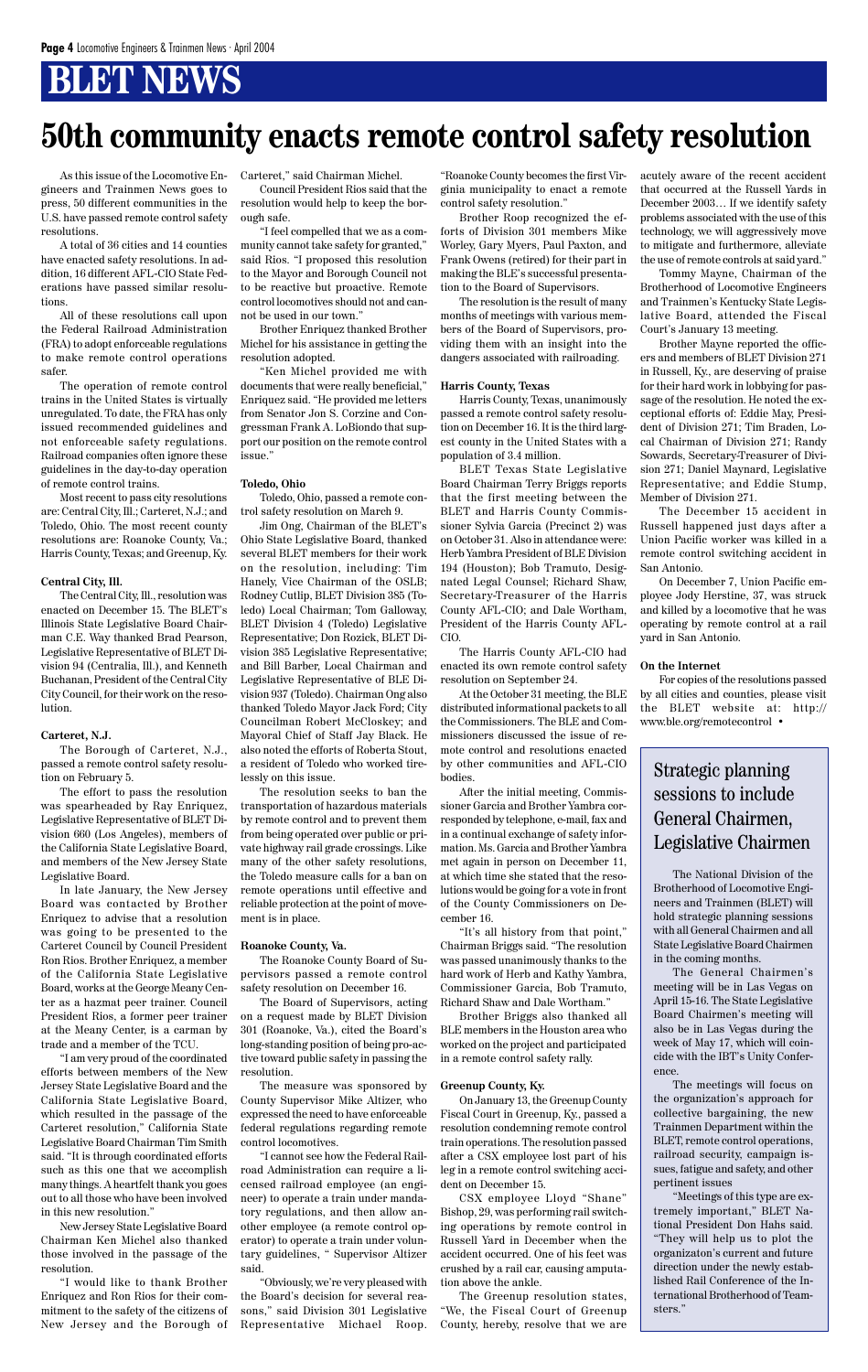## **2003 FOURTH**

### Burlington Northern Santa Fe Canadian National Railway



### Union Pacific Corp.

aaaaaaaaaaaaaaaaaaaaaaaaaaaaaaaaaaaaaaaaaaaaaaaaaaaaaaaaaaaaaaaaaaaaaaaaaaaaaaaaaaaaaaa

aaaaaaaaaaaaaaaaaaaaaaaaaaaaaaaaaaaaaaaaaaaaaaaaaaaaaaaaaaaaaaaaaaaaaaaaaaaaaaaaaaaaaaa

CSX reported that its fourth-quarter earnings fell about 10 percent, mainly on a restructuring charge stemming from the planned firing of up to 1,000 managers.

In the three months ended Dec. 26, the railroad and transportation company posted earnings of

\$123 million, compared to \$137 million a year earlier.

Excluding the restructuring charge, earnings were \$130 million. Revenues for the quarter were \$1.95 billion, down from \$2.06 billion a year earlier. The prior year included revenue of \$189 million from an affiliated company that CSX no longer owns.

CSX said in November that the layoffs will cost \$60 million to \$80 million, The revenue gains were linked to a recovery in the commodity sector that  $\,\cdot\,$  which would be charged over six months. For the full year, CSX reported earnings of \$246 million on revenues of \$7.79 billion. That compared to earnings of \$424 million on revenues of \$8.15 billion in 2002.

> CSX's operating ratio, or ratio of costs-to-revenue, was 87.4 percent. That's an improvement from 88 percent the previous quarter. •

### Kansas City Southern Norfolk Southern



clay and minerals in the construction products sector along with military, lum-  $\, \cdot \,$  ing ratio ever at 66.1 per cent. Operating ratio is a measure of operating costs as a record \$969 million reflecting increased volumes in the international, truckload and perishables sectors. Industrial Products revenues rose \$51 million to \$542 million reflecting increased business in steel, taconite, ber and paper traffic in the building products sector.

Profits at Canadian National Railway Co. motored higher in the fourth quarter after a difficult year of rising fuel costs and a surging loonie. CN posted fourth-quarter earnings of \$224 million (Ca-

nadian dollars). That compares with a profit of \$22 million in the year-earlier period.

CN's results are considered all the more striking given the challenges it faced. Higher corporate taxes in Ontario, higher fuel costs, a higher Canadian dollar compared with the U.S. dollar, and low grain volumes early in the year all poked holes in the company's earnings. Total revenues for the quarter dropped two per cent to \$1.55 billion.

For the three months ended Dec. 31, the company recorded its best operata proportion of sales. That means it spent the least of all railways in North America to move goods.

(With reporting from the *Montreal Gazette*) •

### Canadian Pacific Railway CSX Transportation



Burlington Northern Santa Fe (BNSF) reported record fourth-quarter 2003 earnings that were 13 percent, higher than fourth-quarter 2002 earnings.

Freight revenues for the fourth quarter increased \$185 million to a record \$2.46 billion compared with 2002 fourthquarter revenues of \$2.27 billion. Fourth-quarter freight revenues included fuel surcharges of \$31 million compared with \$14 million in the prior year.

Consumer Products revenues increased \$123 million to

lion in 2002 to \$50.2 million in 2003. Based on preliminary  $\,$  ration program and a \$53 million charge to recognize the impaired value of cer-\$52 million compared to \$129 million in the fourth quarter of 2002. The net income was reduced by two charges — a \$66 million charge for a voluntary sepatain telecommunications assets. Excluding these items, fourth-quarter income would have been \$171 million.

aaaaaaaaaaaaaaaaaaaaaaaaaaaaaaaaaaaaaaaaaaaaaaaaaaaaaaaaaaaaaaaaaaaaaaaaaaaaaaaaaaaaaaa aaaaaaaaaaaaaaaaaaaaaaaaaaaaaaa aaaaaaaaaaaaaa aaaaaaaaaaaaaaaa aaaaaaaaaaa aaaaaaaaaaaaaaaaaaaaa For the fourth quarter of 2003, KCS reported a net loss of \$6.2 million compared to net income of \$20.4 million for the same 2002 period. The decrease in net income was primarily attributable to an increase in claims reserves of \$13.5 million. Excluding this adjustment, net income for the fourth quarter 2003 would the fourth quarter of 2002. •



have been \$7.3 million and operating income would have been 2.9% higher than ating ratio would have been 80.3 percent for the 2003 fourth quarter and 81.9 The operating ratio was 86.6 percent compared with 81.8 percent in the same quarter of 2002. Without the cost of the voluntary separation program, the operpercent for the full year. •

> Union Pacific's profit jumped 46 percent in the fourth quarter, helped by the sale of its trucking business. UP earned \$551 million (\$2.12 per diluted share) for the quarter ended December 31, up from \$378 million (\$1.41 per diluted share) in the same quarter of 2002.

For the quarter, BNSF's operating ratio was 80.6 percent compared with 80.8 percent for the same quarter in 2002. For the full year, BNSF's operating ratio was 82.1 percent compared with 81.3 percent in the prior year. •

Canadian Pacific Railway said fourthquarter profit rose nearly 40 per cent as freight volumes hit new records and commodity exports in the West saw unprecedented growth helped take the sting out of a rising Canadian dollar.

For the quarter ended December 31, CPR reported net income of \$175 million (Canadian), up from \$126 millionin the same period a year earlier. For the full year, CP made \$399 million compared with \$496 million a year ago.

Operating income, excluding a loss on assets transferred to IBM Canada Ltd. under an outsourcing agreement, was \$226 million compared with \$238 million. In total, operating income was cut by \$24 million as a result of a stronger Canadian dollar. Revenue rose to \$963.5 million from last year's \$950.4 million.

began late in the third quarter as well as an improved grain crop and strong demand for coal and sulphur and a robust potash market.

It's fourth quarter 2003 operating ratio was 76.6 per cent. For the full year, CPR's operating ratio was 79.8 per cent, compared with 76.6 per cent. •



Kansas City Southern reported net income of \$11.2 million for the year ended December 31, 2003, compared to \$57.2 million for the year ended December 31, 2002.

Excluding an adjustment in claims reserves of \$21.1 million, KCS improved its operating income from \$48.0 milresults, earnings at its Mexican railroad (Grupo TFM) were \$11.3 million in 2003 compared to \$45.8 million in

2002. This decline resulted primarily from a \$19 million reduction in the deferred tax benefit during 2003 compared to 2002 and the devaluation of the peso, which  $\,$  ter revenues were \$1.68 billion, six percent higher than the same period in 2002. resulted in an approximate \$34 million decline in Grupo TFM revenues.

NS reported a **SOUTHERN** fourth-quarter net income of

Operating revenues were the highest in the railroad's history. Fourth-quar-For the year, revenues rose to \$6.5 billion, three percent higher than 2002 results. In the fourth quarter, intermodal revenues were a record \$335 million. For the year, intermodal revenues also set a record at \$1.2 billion.

The 2003 quarterly results include \$0.84 per diluted share, reflecting the recorded gain from the company's sale of its

Overnite subsidiary, as well as earnings from Overnite's October operations. From continuing operations, the corporation earned \$1.28 per diluted share in the fourth quarter of 2003 compared with \$1.38 per diluted share in the fourth quarter of 2002.

For the year, net income increased to \$1.6 billion from \$1.3 billion in 2002. Revenue rose to \$11.6 billion from \$11.2 billion in 2002.

Fourth quarter commodity revenue showed an increase versus 2002. For the fourth quarter of 2003, intermodal revenues were up 13 percent, industrial products were up 9 percent, chemicals and energy were up 3 percent, agricultural

was up 2 percent, and automotive was up 1 percent.

Of particular note is the fact that employee productivity at Union Pacific increased 5 percent for the full year, reaching an all-time record high of 22 million gross ton-miles moved per employee.

The railroad also boasted of a 4 percent increase in total operating revenue for the full year, which reached a record of \$11.6 billion.

However, railroad Chairman Dick Davidson told the Fort Worth Star Telegram that its fourth-quarter results were hampered by a lack of enough workers. He said delays and other service problems cost the railroad up to \$30 million from October through December. He told the paper, "the problem was pure and simple — we didn't have enough people." He later told the Fort Worth newspaper that UP planned to hire as many as 3,200 train crew employees in 2004.

Union Pacific's operating ratio for the fourth quarter was 80.1 percent, which was the same as the 2002 quarter. For the full year of 2003, the railroad's operating ratio was 81.5 percent, compared to 79.8 percent in 2002.

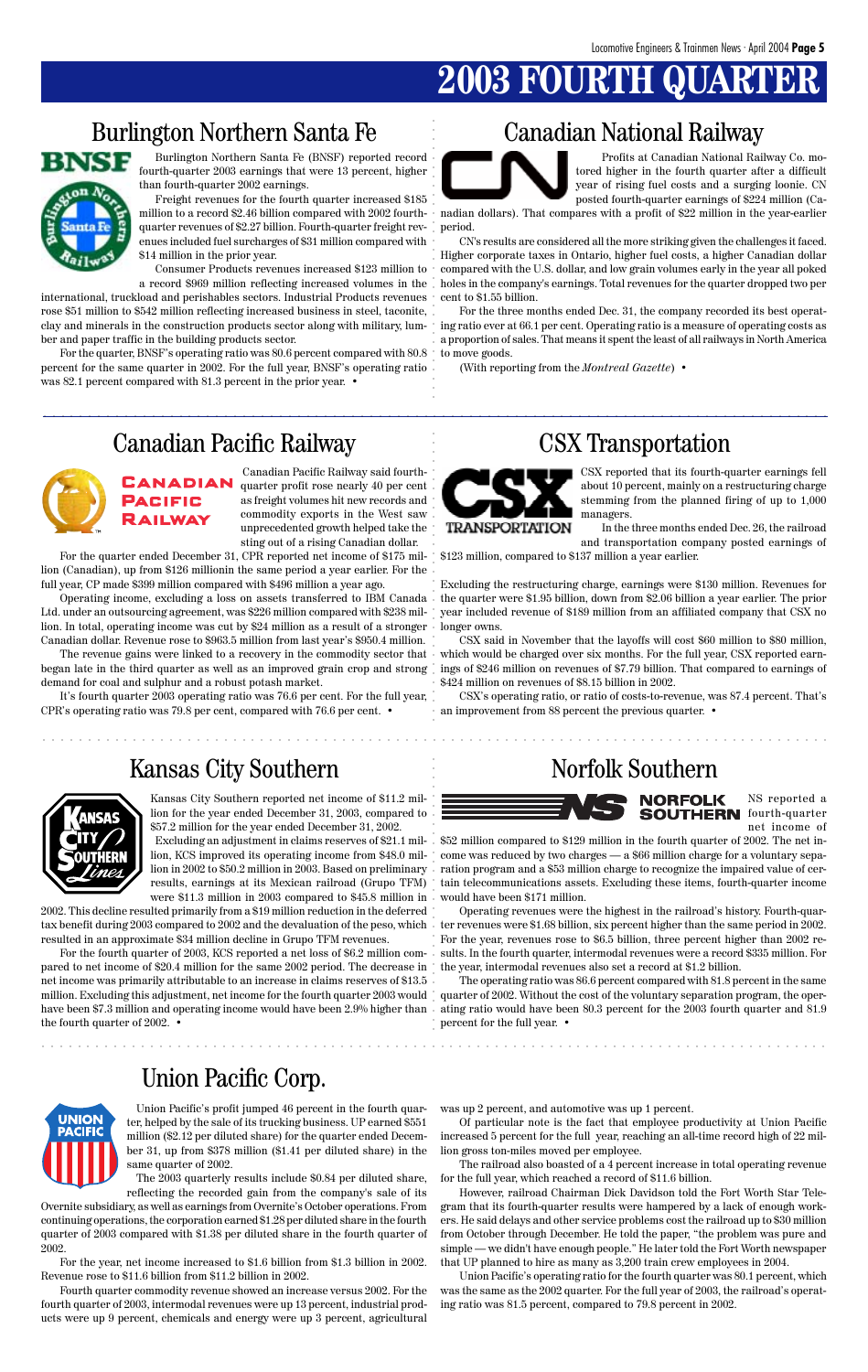# **PASSENGER RAIL NEWS**

# **BLET calls for added freight, passenger rail security**

The Springfield Terminal Railway Company is looking to hire six certified locomotive engineers for positions system wide (includes Maine, Connecticut and Massachusetts).

- Position(s) Available: Six (6)
- Location(s): System Wide: MA, CT & ME
- Pay Rate: 100% of current rate (\$22.46 per hour after qualifying).
- Days/Hours: Will vary (Must be able to work varied days and shifts).
- Requirements: Current Certification

Specific information is as follows:

**Employer Contact: Dave Nargy / Warren Bostwick Transportation Dept. Springfield Terminal Railway Co. Iron Horse Park North Billerica, MA 01862 Dave Nargy, Manager Crew Office: (978) 663-1122 Warren Bostwick, General Manager West: (978) 663-9326 Fax Resume to: (978) 663-1119**

The International Brotherhood of Teamsters Rail Conference responded to a March 22 announcement by Homeland Security Secretary Tom Ridge to step up security in the passenger rail industry.

"It was but a small first step in providing for our nation's security," said James P. Hoffa, Teamsters General President. "Unfortunately, it underscores this Administration's failure to address the potentially greater threat posed by hazardous materials routed on rails through high target areas. The rail industry continues to put profits before security."

Since 9/11, the U.S. Department of Homeland Security has focused on heightening security measures in the airline industry while entrusting rail security concerns to railroad companies. Left to their own initiatives, the rail industry has implemented cost-cutting measures that have replaced federally certified locomotive engineers with remote control technology and left the railroad infrastructure - including rail yards, tracks, bridges and trestles vulnerable.

"It is critical for the Department of Homeland Security to re-evaluate its plan for the security of our railroad system — both freight and passenger," said Don M. Hahs, National President of the Brotherhood of Locomotive Engineers and Trainmen (BLET), a division of the Teamsters Rail Conference. "Rail corporations have taken away the nation's first line of defense by reducing the number of trained professionals — our eyes and ears — off of locomotives."

The Department of Homeland Security's own strategic plan emphasizes employees — stating, 'Our most valuable asset is not new equipment or technology, but rather our dedicated and patriotic employees.' However, the agency has yet to devise or implement stringent security measures on the rail corporations. •

### BLET JOB BANK **Springfield Terminal Rwy.**

MTA beefs up security end of this year. The MTA now uses 692 uniformed and undercover officers to perform routine patrols around Grand Central Terminal and Penn Station.

The Indiana Harbor Belt Railroad Company is looking to hire approximately 10 federally certified Locomotive Engineers for current vacancies on its property.

Primary duties, responsibilities and qualifications:

— Must be highly knowledgeable in operating rules, NORAC rules, and Federal Railroad Administration safety standards;

— Must possess locomotive engineer certification in accordance with FRA regulations (CFR Part 240);

— Inspects locomotive before run to verify quantity of fuel, sand, water, flagging equipment, and other supplies, as required by federal regulations and carrier rules and policies;

— Complies with train orders, train signals and railroad rules and regulations to operate locomotive in an efficient manner following safety regulations and time schedule;

— Applies knowledge of territory, including terrain, grades, curves and grade crossings, in order to give prescribed warning signals and to otherwise operate train in a safe and efficient manner;

— Observes track to detect obstructions and to anticipate operating problems as required by federal or company rules; — Remains constantly alert and maintains a state of readiness in order to respond appropriately to unusual conditions or circumstances;

— Schedule includes both day and night hours;

— Schedule has irregular hours with possibility of extended hours/ overtime;

— Variable hours per week result in variable income level with no set minimum; and

— Work is frequently performed out-of-doors involving exposure to weather conditions.

Indiana Harbor Belt offers competitive salary and excellent benefits, including medical, dental, life insurance, 401(k) plan, tuition reimbursement, employee assistance program and credit union.

**Send, e-mail or fax resume to: Employment Officer Indiana Harbor Belt Railroad 2721-161st Street Hammond, IN 46323 Phone: (219) 989-4923 Fax: (219) 989-4823 Email: Marykay.conley@ihbrr.com**

(Equal Opportunity Employer)

### BLET JOB BANK **Indiana Harbor Belt**

The MTA has nearly doubled its police budget over the last three years in an effort to beef up security at its sprawling transportation network, guarding against a terror attack.

The Metropolitan Transportation Authority will spend \$91 million this year on payroll, training and equipment connected with its ever-growing police force — nearly double the \$52 million the agency spent before 9/11.

The MTA has increased the total number of officers over the last four years from 521 in 2001 to 723 by the

### Caltrain aims for June opening of 'baby bullet'

The agency has also increased the number of cops assigned to securing the MTA's outlying system, which includes transit hubs, two regional rail lines, seven bridges and two tunnels.

To deter potential terrorists from unleashing an attack, the MTA is being helped by New York and Connecticut state cops who have been assigned to ride Metro-North and Long Island Rail Road trains over the past few weeks.

*(From New York Post).* •

Caltrain soon will pull the trigger on the "baby bullet." The much-anticipated express trains will begin zooming up and down the Peninsula in June after two years of work, \$110 million, and some minor delays.

The launch will bring some of the most dramatic changes to the rail line in its 140-year history. Baby bullet service will shave the commute time between San Francisco and San Jose from 90 minutes to under an hour. At the same time, Caltrain will bring back weekend service, increase the number of trains it runs to the highest level ever, and totally rework its entire schedule.

Construction began on the baby bullet in July 2002 and is slated to wrap up in late April or early May. Caltrain will then inspect the work, familiarize its engineers with the new system, and set an exact date for the opening.

*(From the San Mateo County Times.)* •

### Passenger rail to halt at North Station during Democratic convention

A major train station will be closed and an interstate highway through Boston's center will be shut down in the evenings during July's Democratic Convention as security fears have worsened after the Madrid bombings.

The four-day convention, which starts on July 26, is taking place in the Fleet Center, which sits atop North Station. Boston police and the U.S. Secret Service said the station will be shut down on Friday, July 23 until the end of the convention.

Two subway lines, commuter trains to outlying towns and Amtrak passenger trains all use North Station, which serves about 24,000 commuters daily. Rail passengers will be ferried into the city from other stations by bus.

Interstate 93, a major artery which runs by the Fleet Center on Boston's northern tip, will be closed to its daily 200,000 drivers in the evenings, although no firm hours have yet been set.

Fear of attacks has grown in the wake the March 11 train bombings in Madrid, which killed 191 commuters and injured 1,500.

Many Boston commuters were unimpressed by the plan and some said they plan to take that week off to avoid delays and gridlocks on secondary roads into Boston.

The Republican Party will hold its convention ahead of this year's presidential elections at New York's Madison Square Garden. That arena sits above Pennsylvania Station, one of New York's busiest commuter hubs.

*(From Reuters.)* •

### **PASSENGER RAIL NEWS BRIEFS**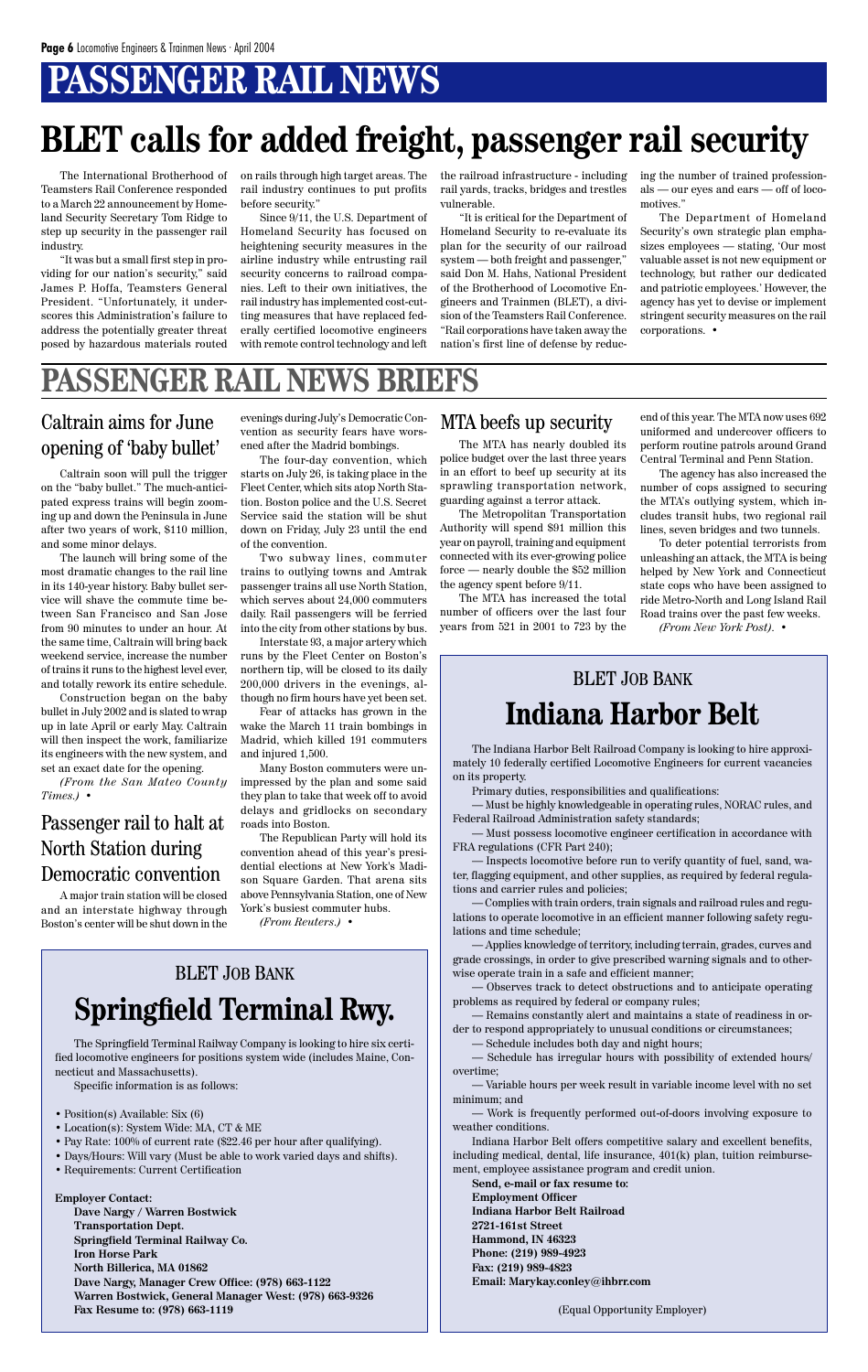## **RETIREMENT & HEALTHCARE NEW**

# 2004 Railroad Retirement Board Informational Conferences

The U.S. Railroad Retirement Board will offer free informational conferences for elected officers of the Brotherhood of Locomotive Engineers and Trainmen throughout 2004. Additional conferences may be added to the list as dates and locations become available.

Registration for all informational conferences begins at 8 a.m. The programs begin promptly at 8:30 a.m. and end at 12:30 p.m.

> **April 16 • Williamsburg, Va.** Williamsburg Hospitality House 415 Richmond Road

**April 16 • Romulus, Mich.** Crowne Plaza Detroit Metro Airport 8000 Merriman Road

**April 22 • Baldwin, N.Y.** Coral House, 70 Milburn Ave.

**April 23 • Nashville, Tenn.** Wyndham Nashville Airport Hotel 1112 Airport Center Drive

**April 23 • Salt Lake City, Utah** Best Western Salt Lake Plaza Hotel 122 West South Temple

**April 23 • St. Louis, Mo.** Holiday Inn South County Center 6921 S. Lindbergh Blvd.

**April 23 • New York, N.Y.** The New York Helmsley Hotel Room: Knickerbocker D 212 East 42nd Street

**April 30 • Eagan, Minn.** Yankee Square Inn, 3450 Washington Dr. I-35E & Yankee Doodle Road

> **May 7 • Kansas City, Mo.** Embassy Suites Hotel 7640 N.W. Tiffany Springs Pkwy.

**May 7 • Baldwin Park, Calif.** San Gabriel Valley Hotel 14635 Baldwin Park Towne Center

**May 7 • Independence, Ohio** Holiday Inn — Independence 6001 Rockside Road (I-77 and Rockside)

> **May 14 • Little Rock, Ark.** Holiday Inn Airport 3201 Bankhead Drive

**May 14 • Golden, Colo.** Holiday Inn — Denver West Village 14707 West Colfax Avenue

**May 14 • Atlanta, Ga.** Ramada Inn & Conference Center 418 Armour Drive

**May 14 • Altoona, Pa**. Ramada Inn Altoona PA, Ballroom A 1 Sheraton Drive, Plank Road Exit

**May 21 • Billings, Mont.** Billings Hotel and Convention Center 1223 Mullowney Lane

> **May 21 • Mansfield, Mass.** Holiday Inn 31 Hampshire Street

**June 10 • Ashland, Neb.** Mahoney State Park, Nebraska Room 28500 W. Park Highway

**June 11 • West Des Moines, Iowa** Hampton Inn of West Des Moines 7060 Lake Drive

**June 21 • Glendale Heights, Ill.** Ramada Inn 780 E. North Ave.

**September 18 • Fort Worth, Texas** Holiday Inn South 100 East Alta Mesa Blvd.

**November 5 • Charlotte-Pineville, N.C.** Holiday Inn Express 9825 Leitner Drive

> **November 19 • Metairie, La.** Holiday Inn-Metairie 3400 I-10 & Causeway Blvd. South Exic 228

**December 3 • Orlando, Fla.** Holiday Inn-Downtown 304 W. Colonial Drive

During the month of May 2004, United Healthcare will hold an open enrollment under GA-23111.

During this open enrollment, any individual eligible for coverage under one of the GA-23111 plans can enroll and will be accepted for coverage without any medical underwriting or requirement of good health. There are no limitations on pre-existing conditions.

Enrollment in May 2004 will be for coverage effective June 1, 2004. Only those applicants who mail their Enrollment Form in May 2004, will be considered for open enrollment.

This open enrollment is being held:

• For persons already enrolled in GA-23111 who want to change their coverage from Plan D to Plan F (which has no prescription drug coverage) or from Plan F to Plan D. The next opportunity to change plans is scheduled for May 2006.

• For any individuals who were covered under any railroad health plan and were represented by a Railway Labor Union.

• For any individuals who are members in accordance with the constitution or by-laws of one of the participating railway labor organizations, when coverage under the employer group health plan which applies to them ends.

If someone you know meets the new GA-23111 eligibility provisions, open enrollment provides an opportunity for them to become covered. You may also enroll your spouse or eligible children

if they are not currently covered. In addition, open enrollment under Plans D or F is available for your parent or parent-in-law.

Anyone interested in enrolling should call the following phone number to obtain an Enrollment Form or get additional information:

• For persons eligible for Medicare, call (800) 809-0453.

• For persons not eligible for Medicare, call (800) 842-5252.

The next open enrollment is planned for May 2006. •

In the latter part of April, BLET members covered by GA-23111 will be receiving new, laminated ID cards from United Healthcare. The cards will replace the paper card currently issued. In addition to being more durable, this new card has a magnetic strip on the back, which will allow medical providers to access UnitedHealthcare's systems to determine deductible or co-payment. The new card lists all of your dependents, so you can use one card for all family members. You will receive only two of these ID cards for your family. If you require more cards, please call the customer service number provided on the card.

There will also be a new identification number on the ID card, replacing the Social Security Number. With the increasing concern about identity theft, UnitedHealthcare has taken this step to maintain your privacy. You will also

### United Healthcare to hold open enrollment

### United Healthcare to issue new ID cards

see this new ID number on all correspondence and Explanation of Benefits we send you.

If you are *not* eligible for Medicare, you should point out your new ID number to all of your medical providers so they can submit bills to UnitedHealthcare under your new ID number.

If you *are eligible* for Medicare (covered under Plan D or Plan F), your medical providers will continue to use your current Medicare ID number (and not your new UnitedHealthcare ID number) to submit bills to Medicare. •

and safety measures for procedures of interest to you;

• Find out the total cost of a treatment or condition in your area so you can plan for your health care costs;

• Take a free online Health Assessment to determine risky health habits and get a personalized action plan;

• Visit Optum Live and chat online with a Registered Nurse;

• Access your pharmacy, dental, or other benefits from the myuhc.com site

• View and print your Explanation of Benefits instead of receiving mail; • Obtain in-depth information on health

topics, procedures, and conditions.

Members will need to register at www.myuhc.com in order to have full access to all site features. •

United Healthcare has launched a new website, www.myuhc.com, to help answer membership questions and concerns about their healthcare coverage.

All site features are free once registration is completed. BLET members and covered dependents can use www.myuhc.com to conduct a variety of transactions that have traditionally required a phone call or letter.

Features include:

- Verify eligibility, deductible or copay;
- View your benefits;

• Confirm that a claim has been paid or has been received;

• Print a temporary ID card or order a replacement ID Card;

• Search for in-network primary care physicians, specialists and hospitals; • Compare hospitals based on quality

New website available for health care information, www.myuhc.com

> The new BLET National Agreement provides an improved vision care plan. Members were formerly covered by the Railroad Employees National Vision Plan, but are now covered by the VSP Standard Plan. This new plan is automatically available for any member working under the National Agreement.

> Among the improvements, the VSP Standard Plan increases frame allowances from \$75 to \$115, and pays for lenses up to 61 mm in full. The VSP Standard Plan also offers a more extensive network of providers.

A chart comparing the VSP Standard Plan with the former plan can be viewed on the BLET website at: http://www.ble.org/pr/pdf/vsp.pdf •

#### Improved vision care benefits now available